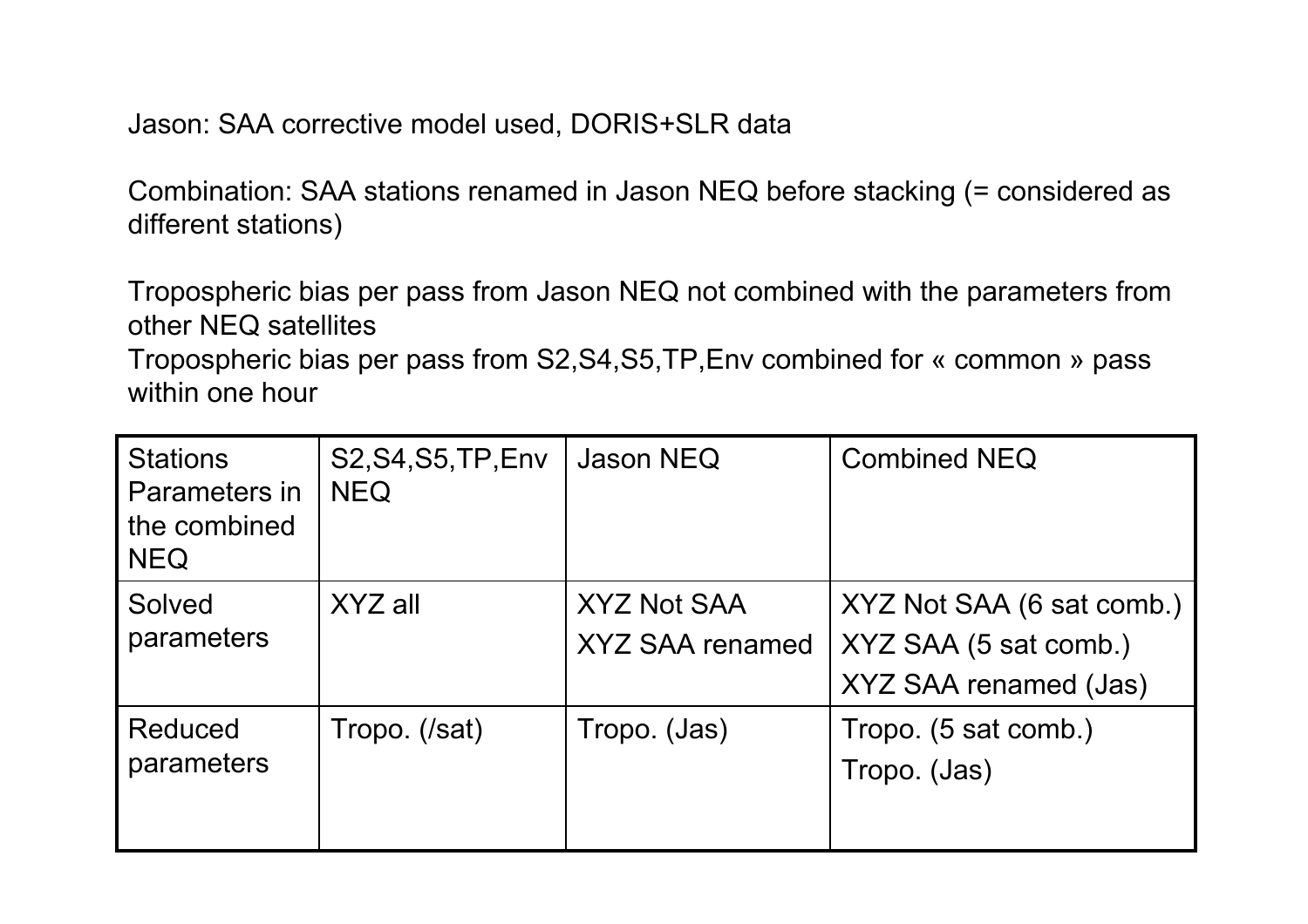Combined weekly solutions of daily ERP (estimated value at noon) Each weekly series is compared to IERSC04 (bias, std dev, mean formal error…)

## Mean values over 2 years (from 02-01-2002 to 01-05-2005) (in mas)

| combination   Xp Std Dev | (mas) | Xp Biais | <b>Yp Std Dev</b><br>(mas) | Yp bias | Mean<br>sigma (Xp<br>and Yp) |
|--------------------------|-------|----------|----------------------------|---------|------------------------------|
| l w/o Jason              | 0.42  | 0.23     | 0.35                       | $-0.26$ | 0.21                         |
| <b>With Jason</b>        | 0.36  | 0.07     | 0.32                       | $-0.07$ | 0.17                         |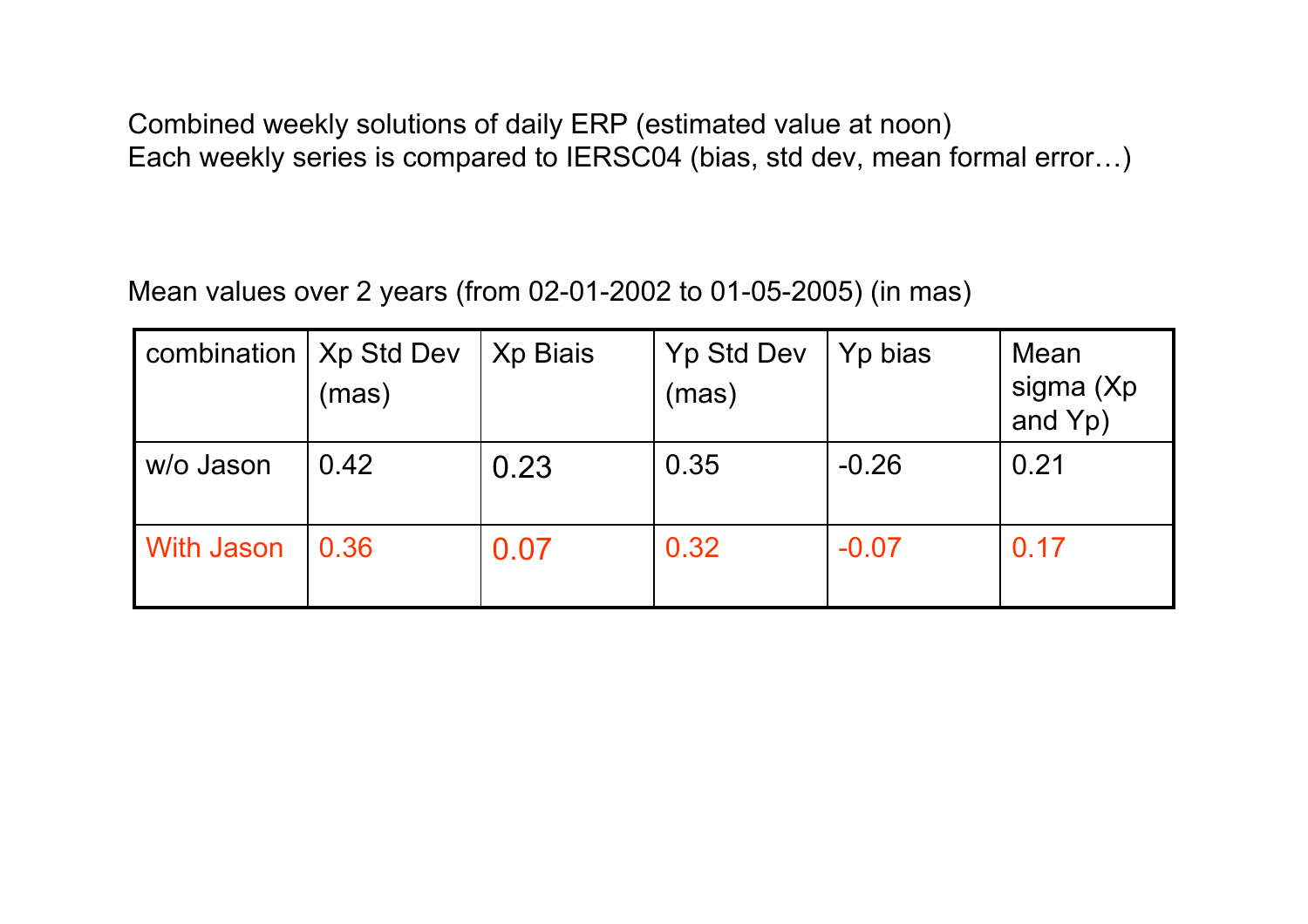Combined weekly solutions of positions Each solution is compared to ITRF2005

## Mean values over 2 years (from 02-01-2002 to 01-05-2005) (in mas)

| combination   3D rms | (mm) |      | N rms (mm) $\vert$ E rms (mm) $\vert$ V rms (mm) |      |
|----------------------|------|------|--------------------------------------------------|------|
| I w/o Jason          | 23.4 | 20.1 | 25.1                                             | 24.2 |
| <b>With Jason</b>    | 21.8 | 19.3 | 23.0                                             | 22.3 |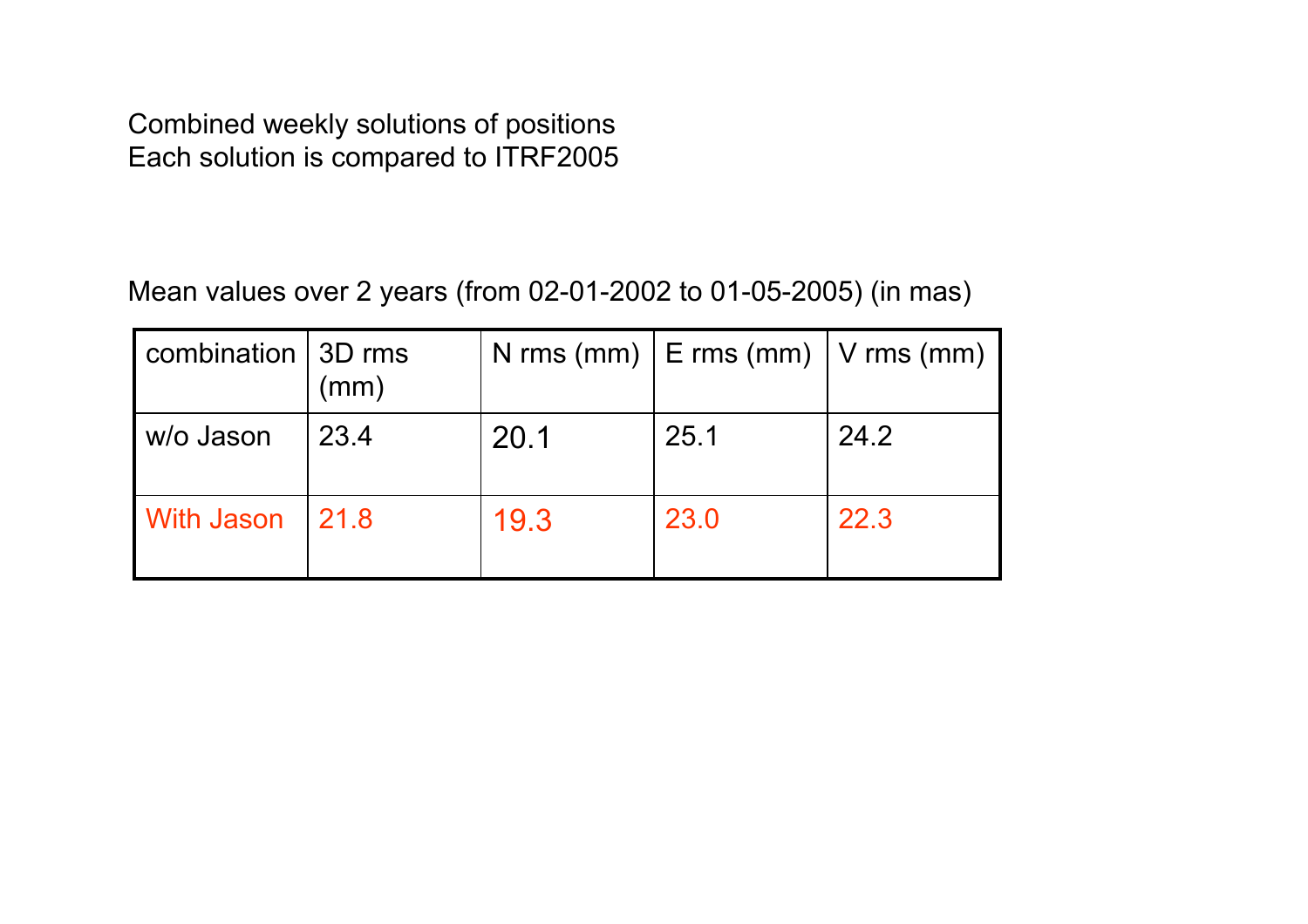

- 1. Jason 15-01-2002
- 
- 3. Envisat 13-06-2002
- 4. Switch chain2/chain1: July 2004
- 2. Spot5 11-06-2002 5. Envisat chained mode: 12-10-2004
	- 6. End DORIS/Topex: 01-11-2004